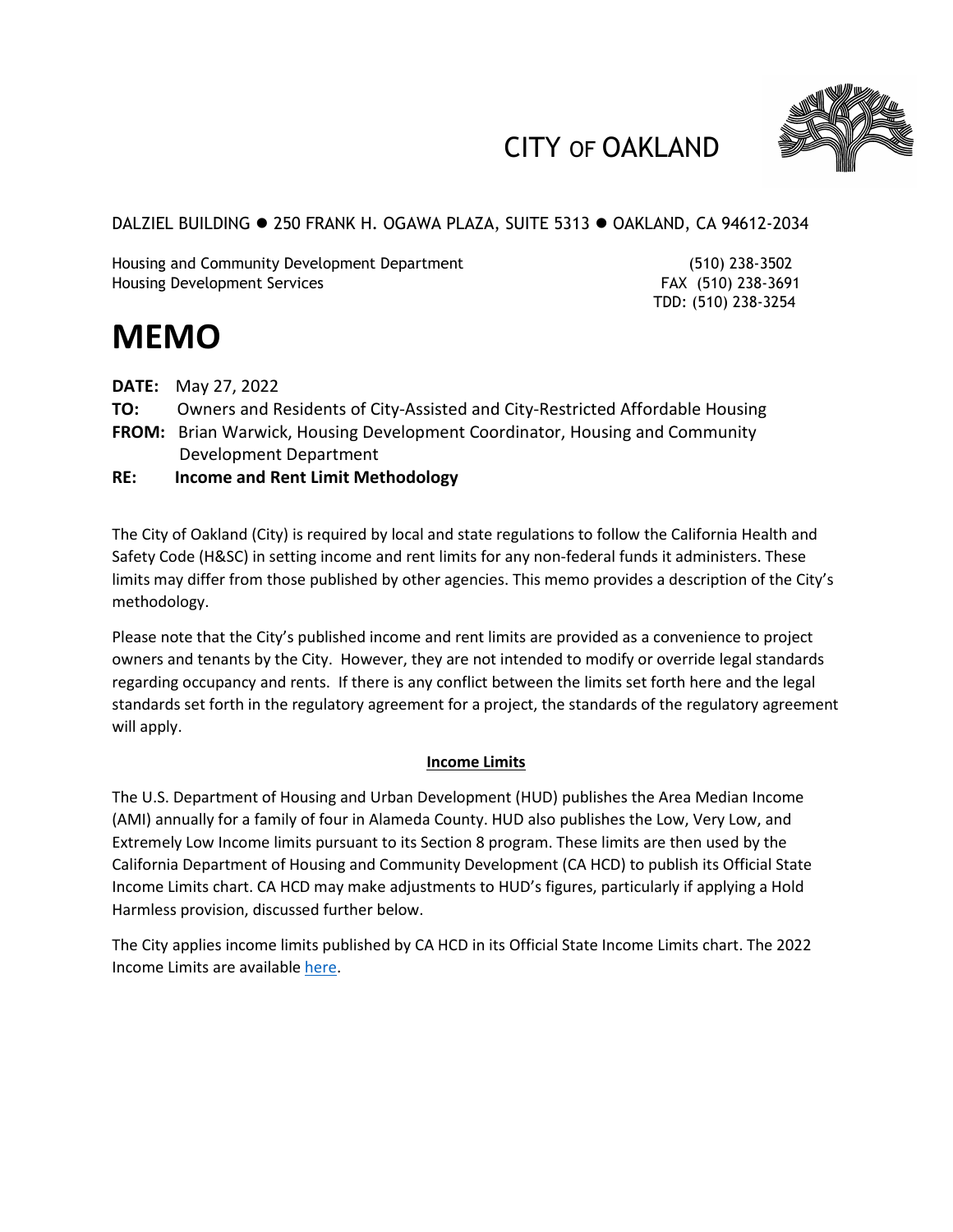#### *1. CA HCD 2022 Official State Income Limits*

|                                                                                                                                | <b>Number of Persons in Household:</b> |       | 2             |        | 4      | 5      | 6     |               |        |
|--------------------------------------------------------------------------------------------------------------------------------|----------------------------------------|-------|---------------|--------|--------|--------|-------|---------------|--------|
| Last page instructs how to use income limits to determine applicant eligibility and calculate affordable housing cost and rent |                                        |       |               |        |        |        |       |               |        |
|                                                                                                                                | <b>Acutely Low</b>                     | 15000 | 17100         | 19250  | 21400  | 23100  | 24800 | 26550         | 28250  |
| <b>Alameda County</b><br>Area Median Income:                                                                                   | <b>Extremely Low</b>                   | 30000 | 34300         | 38600  | 42850  | 46300  | 49750 | 53150         | 56600  |
|                                                                                                                                | <b>Very Low Income</b>                 | 50000 | 57150         | 64300  | 71400  | 77150  | 82850 | 88550         | 94250  |
| \$142,800                                                                                                                      | Low Income                             | 76750 | 87700         | 98650  | 109600 | 118400 |       | 127150 135950 | 144700 |
|                                                                                                                                | <b>Median Income</b>                   | 99950 | 114250        | 128500 | 142800 | 154200 |       | 165650 177050 | 188500 |
|                                                                                                                                | Moderate Income                        |       | 119950 137100 | 154200 | 171350 | 185050 |       | 198750 212450 | 226200 |

#### Section 6932. 2022 Income Limits

These income categories are nominally tied to the following AMI percentages:

*2. Income Categories and Nominal Percentage of AMI*

| Category                    | % of AMI          |
|-----------------------------|-------------------|
| Acutely Low Income          | 15%               |
| <b>Extremely Low Income</b> | 30%               |
| Very Low Income             | 50%               |
| Low Income                  | 80%1              |
| Median Income               | 100%              |
| Moderate Income             | 120% <sup>2</sup> |

However, the Acutely Low, Extremely Low, Very Low, and Low Income categories may not mathematically correspond to their nominal percentage of AMI. This is primarily due to adjustments made by HUD for high housing cost jurisdictions (such as Alameda County). In areas where a large number of households are severely rent-burdened, these income categories may be higher than their nominal AMI categories would indicate. Please refer to HUD's website for an explanation of high housing cost adjustments.

CA HCD does not publish limits for income levels in between each category, such as at 20% or 40% of AMI. The City imputes the value of these units by treating them as a subset of the next higher income category. For example, a unit restricted to 40% of AMI households is considered to be a Very Low Income unit, and the income limit is calculated as a fraction of the Very Low Income limit. To determine the income limits at thresholds in between these categories, the following calculations are performed:

|  | 3. Calculations for In-Between Categories |  |  |  |
|--|-------------------------------------------|--|--|--|
|--|-------------------------------------------|--|--|--|

| <b>Income Level</b> | <b>Calculation</b>               |
|---------------------|----------------------------------|
| 20%                 | Extremely Low Income limit x 2/3 |
| 25%                 | Extremely Low Income limit x 5/6 |
| 35%                 | Very Low Income limit x .7       |

<span id="page-1-0"></span><sup>1</sup> While the *Income* Limit for Lower Income households is approximately 80% of AMI, the *rent* limit is 30% of 60% of AMI, pursuant to H&SC Section 50053.

<span id="page-1-1"></span><sup>2</sup> While the *Income* limit for Moderate Income households is 120% of AMI, the *rent* limit is 30% of 110% of AMI, pursuant to H&SC Section 50053.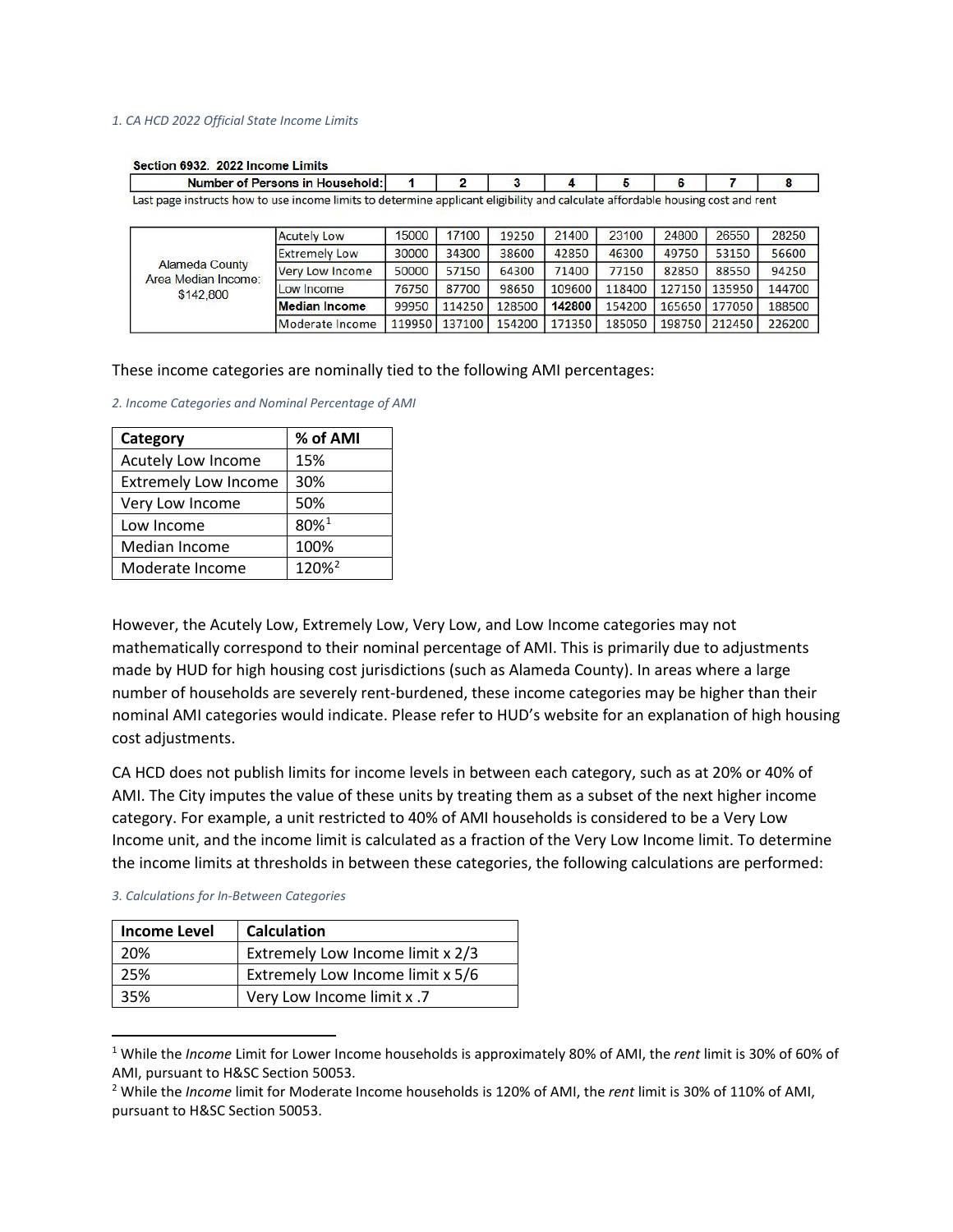| 40% | Very Low Income limit x .8 |
|-----|----------------------------|
| 45% | Very Low Income limit x .9 |
| 55% | Low Income Limit x .6875   |
| 60% | Low Income Limit x .75     |

All income limits calculated by the City are rounded down to the nearest dollar.

#### **Rent Limits**

Pursuant to H&SC Section 50053, rent limits are calculated true to their mathematical percentage of AMI, without reference to the Low, Very Low, and Extremely Low Income limits. For this reason, rent limits may not correspond to 30% of the applicable income limit. This method differs from other programs that set rents at 30% of the corresponding income limit.

Monthly rent limits are calculated via the following steps:

- 1. Identify benchmark occupancy for unit.
- 2. Identify AMI for applicable household size based on benchmark occupancy.
- 3. Multiply AMI times percentage of AMI according to unit restrictions designated in the regulatory agreement.
- 4. Multiply by 30%.
- 5. Divide by 12.
- 6. Round down to the nearest \$1.
- 7. Deduct an amount for tenant-paid utilities as necessary.

These figures are then checked using the [Novogradac Rent and Income Limit Calculator.](https://www.novoco.com/resource-centers/affordable-housing-tax-credits/rent-income-limit-calculator) Because Novogradac's tool adjusts the Median Income by household size according to HUD rounding rules rather than CA HCD rounding rules, there may be slight discrepancies in results for rent limits. These discrepancies are typically not more than \$1.00.

A sample calculation is provided here for a **50% AMI 1 bedroom** apartment with a hypothetical utility allowance of \$100, using the 2022 AMI figures for Alameda County as published by CA HCD:

| <b>Step</b>                         | 1.5x Benchmark Occupancy          | 1 + 1 Benchmark Occupancy |  |
|-------------------------------------|-----------------------------------|---------------------------|--|
| <b>Identify Benchmark Occupancy</b> | 1.5 persons                       | 2 people                  |  |
| Identify AMI Based on               | $$107,100$ (average of 1 person + | \$114,250                 |  |
| <b>Benchmark Occupancy</b>          | 2 people)                         |                           |  |
| Multiply AMI x 50%                  | \$53,550                          | \$57,125                  |  |
| Multiply x 30%                      | \$16,065                          | \$17,137.50               |  |
| Divide by 12                        | \$1,338.75                        | \$1,428.13                |  |
| Round down to nearest \$1           | \$1,338                           | \$1,428                   |  |
| (Gross Rent Limit)                  |                                   |                           |  |
| Less Utility Allowance              | (5100)                            | (5100)                    |  |
| Net Rent Limit                      | \$1,238                           | \$1,328                   |  |

*4. Sample Rent Limit Calculation*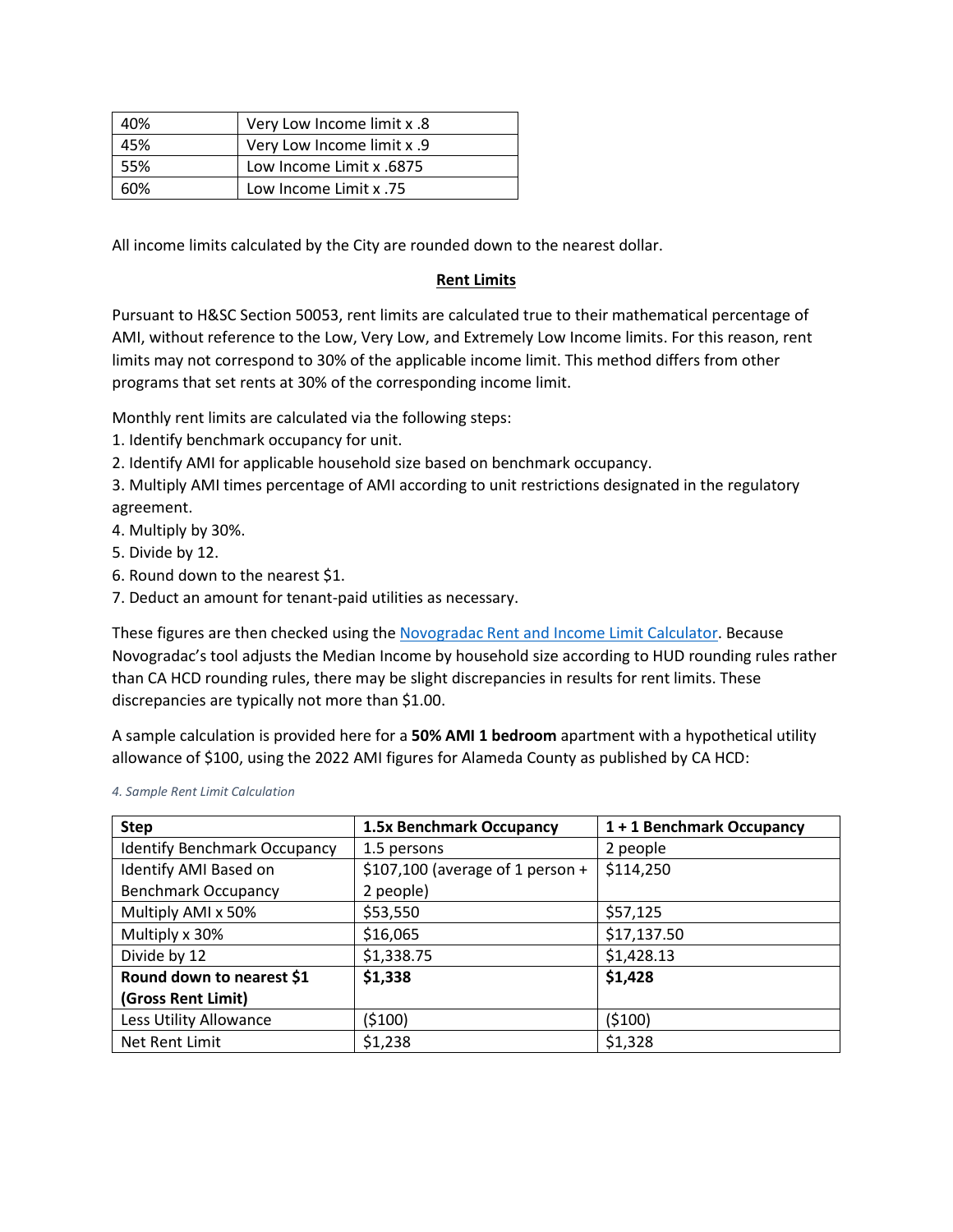As mentioned above, rent limits as published by the City are NOT calculated by multiplying the corresponding income limit times 30%. This skips an important step and may lead to incorrect results. Rent limit calculations must start from the Median Income (100% of AMI) figure as published by CA HCD.

## **SROs**

SRO units, also called rooming units, are defined as units without a private kitchen. (Some SRO units also lack a private bathroom.) Rent limits in SRO units are set at 75% of the applicable rent limit for studio apartments.

## **Hold Harmless Provisions**

Depending on economic trends, the AMI, or any of the other income categories published by HUD pursuant to its Section 8 program, may decrease from one year to the next. HUD does not apply a Hold Harmless provision to keep these income limits from decreasing. However, CA HCD does apply such a provision. Because the City follows CA HCD's schedules, the Hold Harmless provision applies to City income limits.

In 2022, HUD's Low Income limits were reduced from the previous year, pursuant to its adjustment formulas. No other income categories were reduced. CA HCD applied its Hold Harmless provision to keep Low Income limits at the same rate as the previous year. Income limits published by the California Tax Credit Allocation Committee (CTCAC) follow a different formula, resulting in a variance from both HUD and CA HCD's limits.

| Income Limit (Family of 4)                       | 2021      | 2022                               | Rule                    |
|--------------------------------------------------|-----------|------------------------------------|-------------------------|
| HUD Low Income Limit                             | \$109,600 | \$106,000                          | <b>HUD Adjustment</b>   |
| CA HCD Low Income Limit                          | \$109,600 | \$109,600                          | Hold Harmless provision |
| \$114,240<br>\$109,600<br>CTCAC 80% Income Limit |           | Derived from Very Low Income limit |                         |
| Area Median Income                               | \$125,600 | \$142,800                          | <b>HUD Calculation</b>  |

#### *5. 2021-2022 Low Income Comparison*

Because City rent limits are tied to AMI rather than their corresponding income category, *rent* limits for Low Income units were not affected by the Hold Harmless provision applied to the Low Income category.

#### **Sources**

Below is a comparison of various affordable housing programs, their methodology for setting rent limits, and the relevant statute or program guidance.